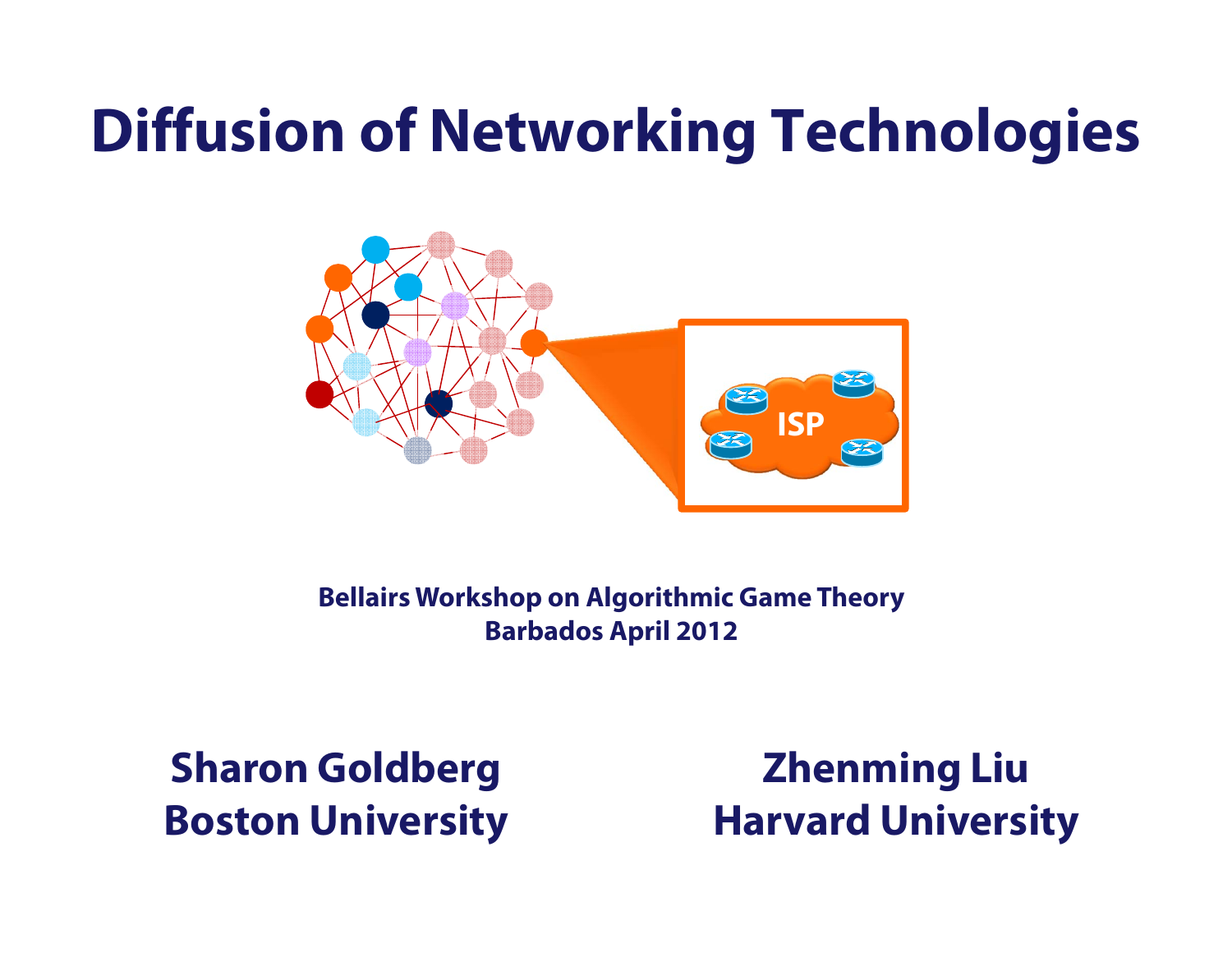# **Diffusion in social networks: Linear Threshold Model**

#### **[Kempe Kleinberg Tardos'03, Morris'01, Granovetter'78]**

A node's utility depends only on its neighbors!



**I'll adopt the innovation if θ of my friends do!** 

 $\theta = 1$  $\theta = 2$  $\theta = 3$  $\theta = 4$  $\theta = 6$ 

**Optimization problem [KKT'03]:** Given the graph and thresholds, what is the smallest seedset that can cause the entire network to adopt?

Seedset: A set of nodes that can kick off the process. Marketers, policy makers, and spammers can target them as early adopters!

What if the **innovation** is a **networking technology** (e.g. IPv6, Secure BGP, QoS, etc)

And the **graph** is the network?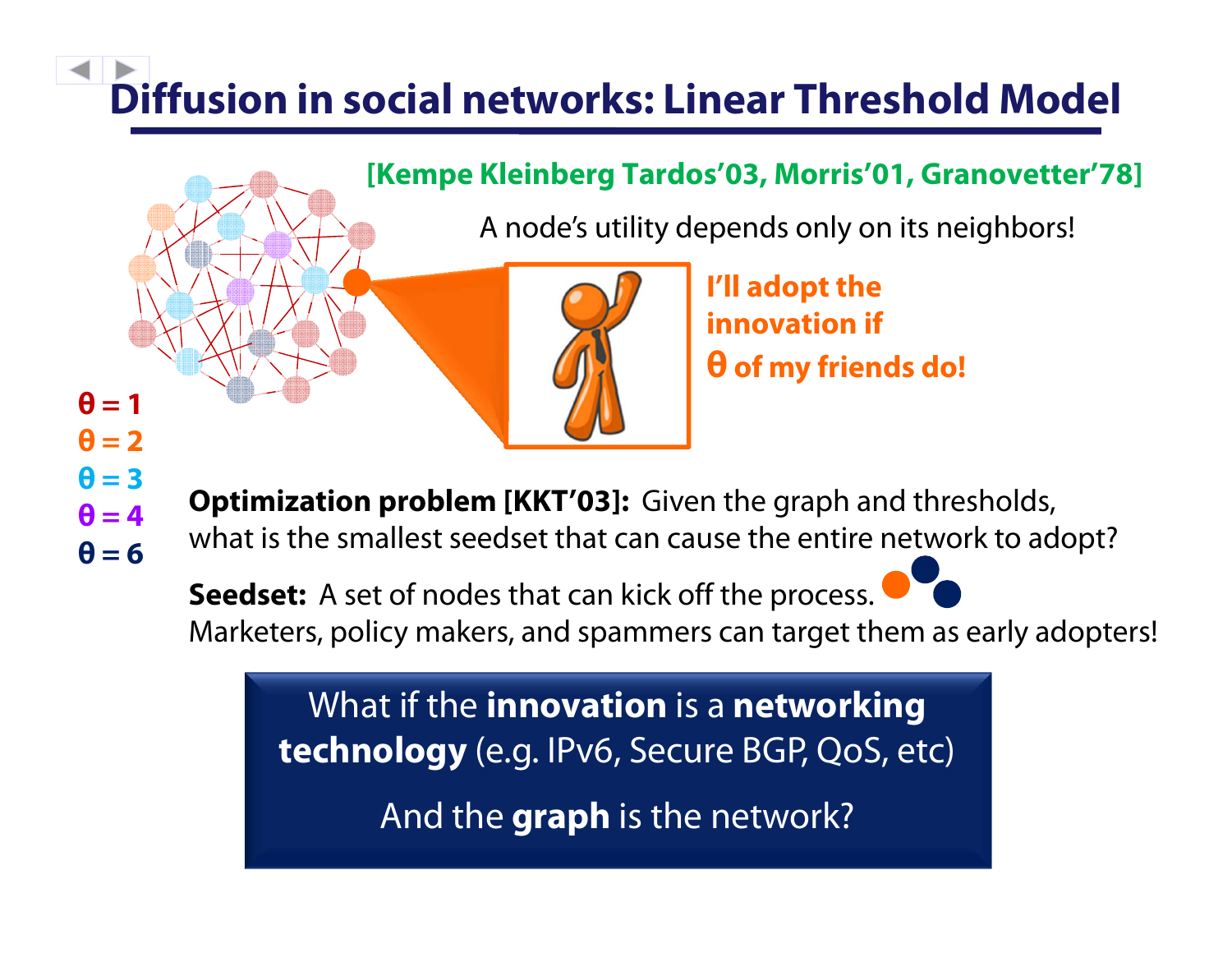## **Inspiration: The literature on diffusion of innovations (1)**

- • **Social Sciences: [Ryan and Gross'49, Rogers '62, ….]**
	- –General theory tested empirically in different settings (corn, Internet, etc)

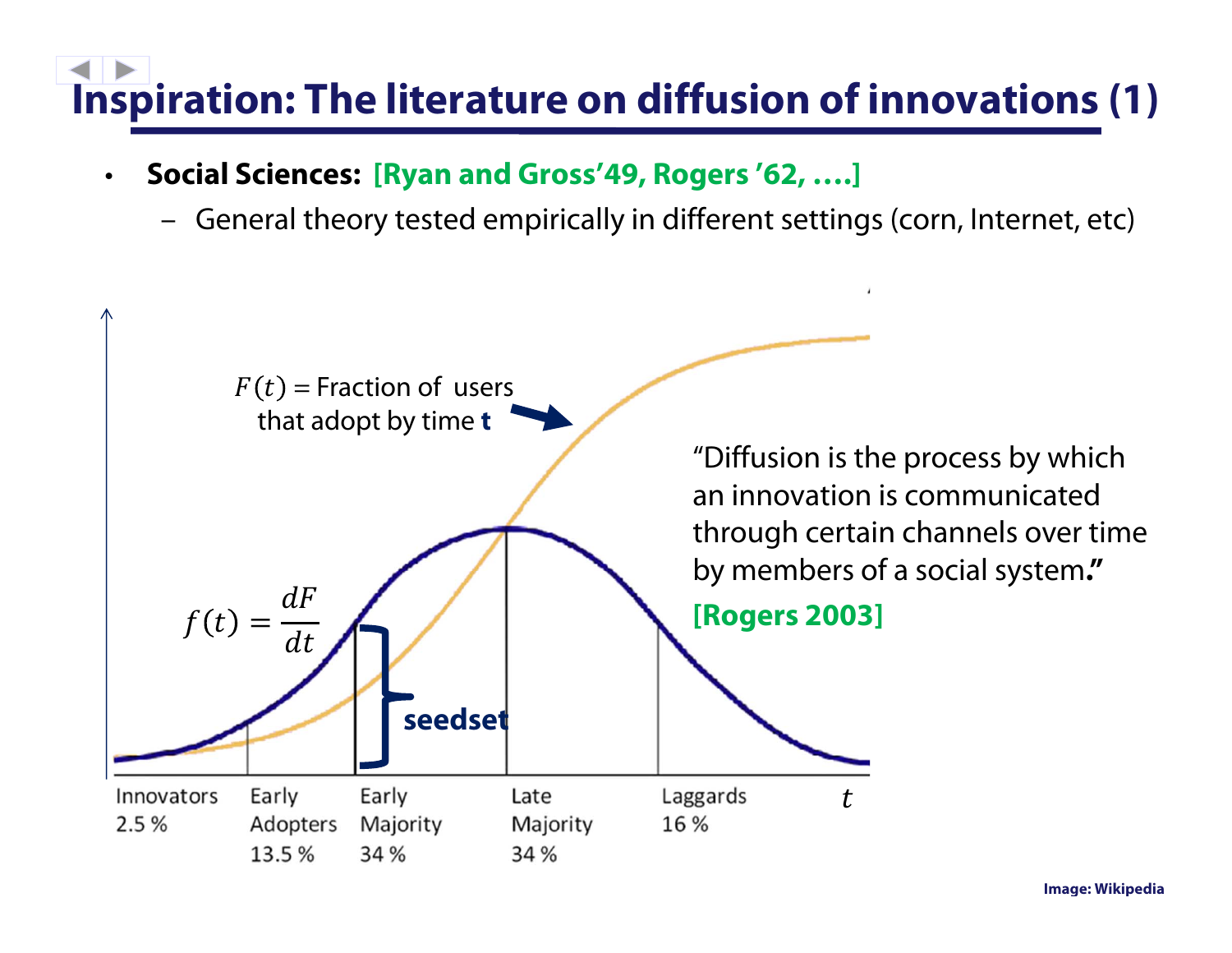## **Inspiration: The literature on diffusion of innovations (2)**

- • **Social Sciences: [Ryan and Gross'49, Rogers '62, ….]**
	- –General theory tested empirically in different settings (corn, Internet, etc)
- $\bullet$  **Marketing:** The Bass Model **[Bass'69]**
	- –Forecasting extent of diffusion, and how pricing, marketing mix effects it

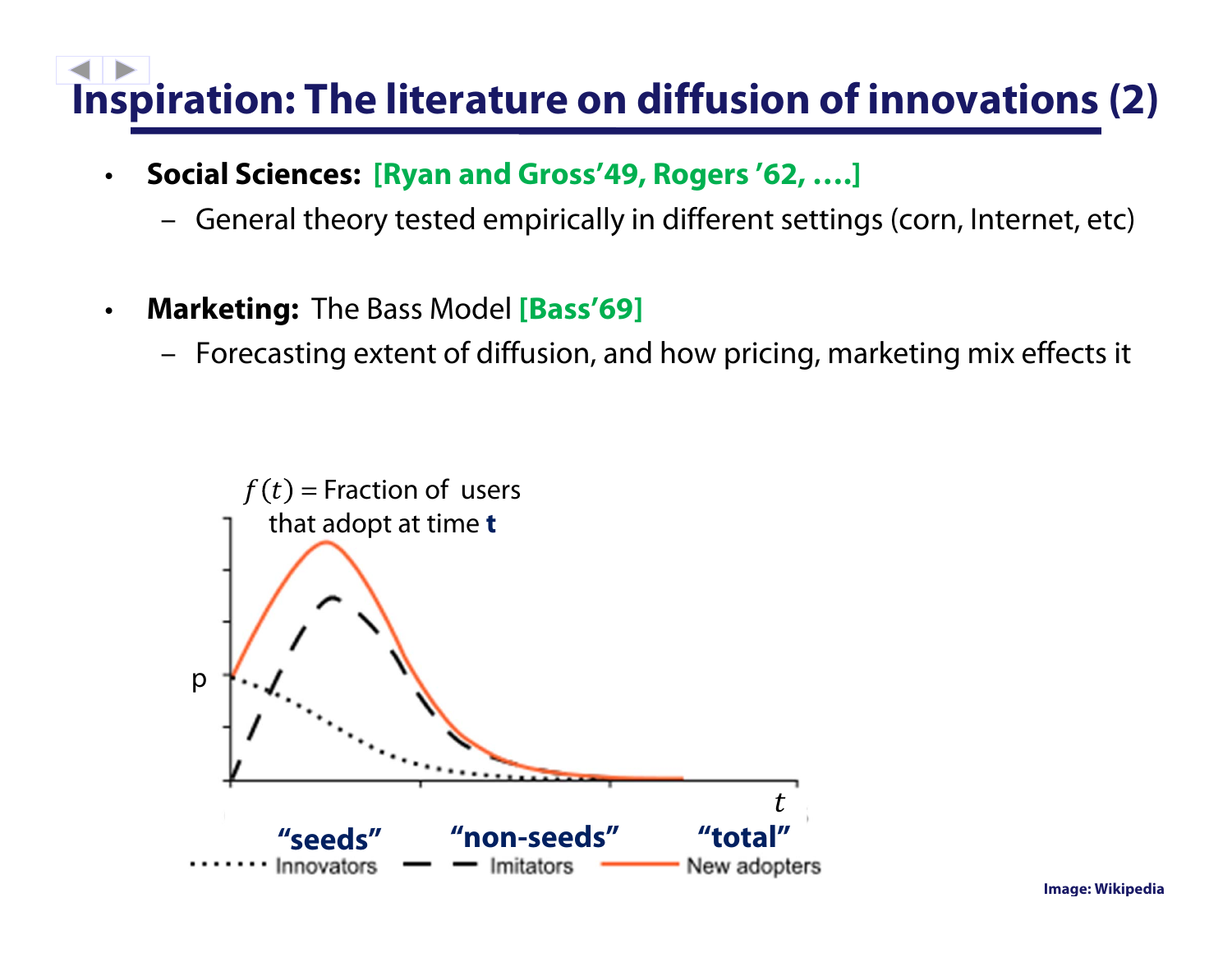## **Inspiration: The literature on diffusion of innovations (3)**

- $\bullet$  **Social Sciences: [Ryan and Gross'49, Rogers '62, ….]**
	- General theory tested empirically in different settings (corn, Internet, etc)
- $\bullet$  **Marketing:** The Bass Model **[Bass'69]**
	- Forecasting extent of diffusion, and how pricing, marketing mix effects it
- $\bullet$  **Economics:** "Network externalities" or "Network effects" **[Katz Shapiro'85…]** 
	- Models to analyze markets, econometric validation, etc

"The utility that a given user derives from the good depends upon the **number** of other users who are in the same "network" as he or she."

**[Katz & Shapiro 1985]**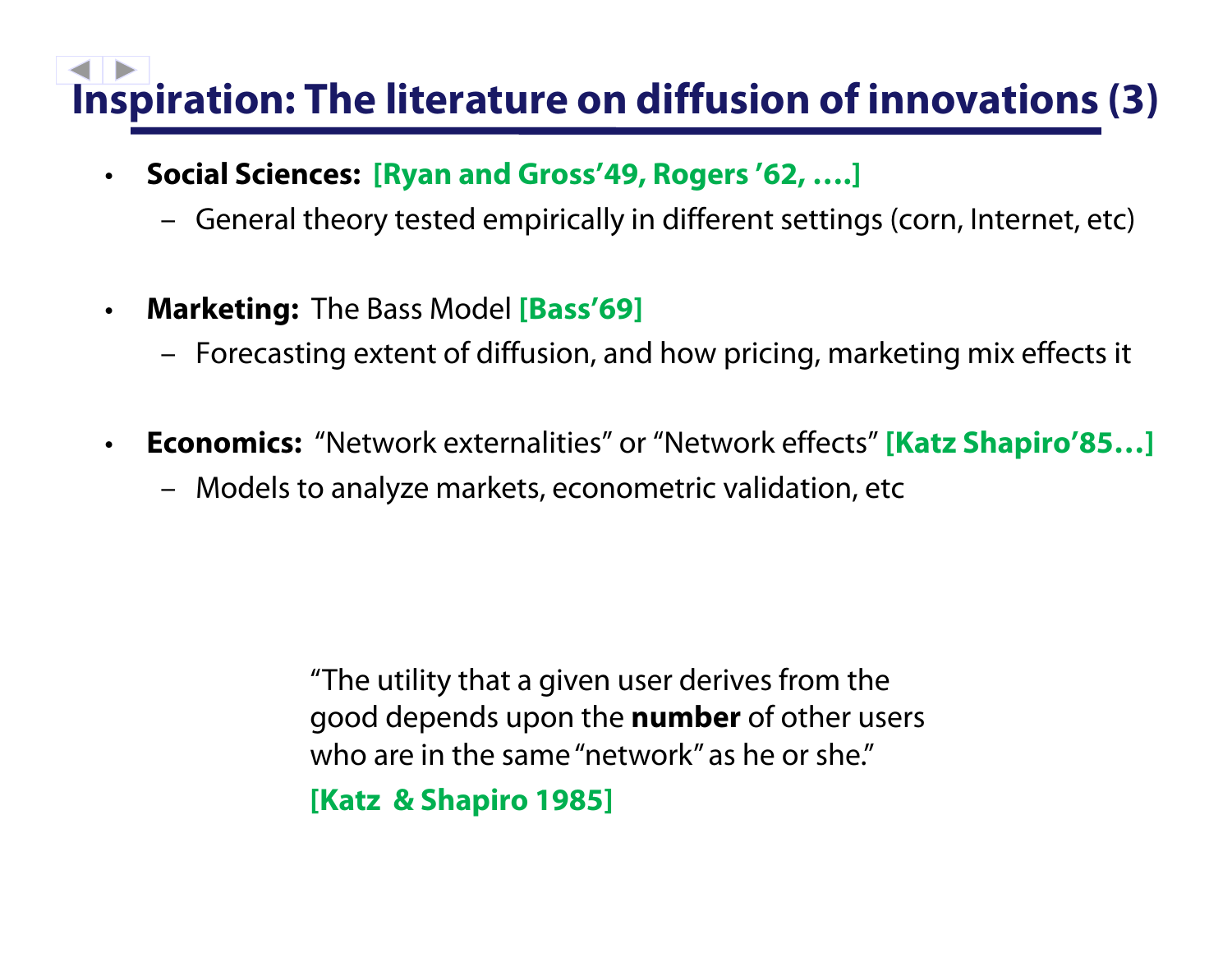## **Inspiration: The literature on diffusion of innovations (4)**

- $\bullet$  **Social Sciences: [Ryan and Gross'49, Rogers '62, ….]**
	- –General theory tested empirically in different settings (corn, Internet, etc)
- $\bullet$  **Marketing:** The Bass Model **[Bass'69]**
	- –Forecasting extent of diffusion, and how pricing, marketing mix effects it
- $\bullet$  **Economics:** "Network externalities" or "Network effects" **[Katz Shapiro'85…]** 
	- –Models to analyze markets, econometric validation, etc
- •**Popular Science:** "Metcalfe's Law" **[Metcalfe 1995]**

number of the utility that is single user that the single user  $\frac{1}{2}$ **[KKT'03, …]:** The graph is a social network. Utility is **local**. **Our model:** Graph is an internetwork. Utility is **non-local**. **Traditional work:** No graph. Utility depends on number of adopters.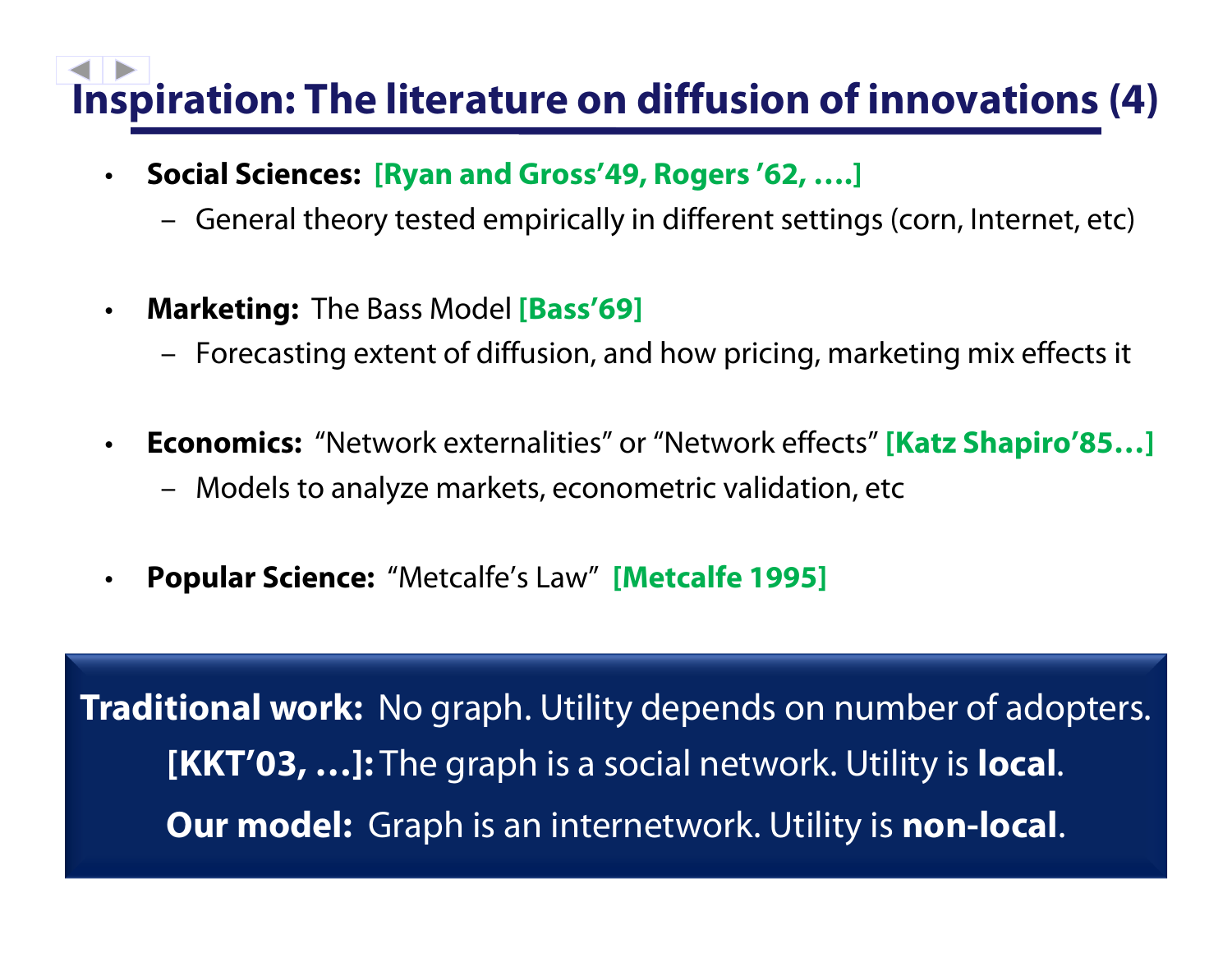# **Diffusion in Internetworks: A new, non-local model (1)**

Network researchers have been trying to understand why its so hard to deploy new technologies ( **IPv6**, **secure BGP,** etc.)



**I'll adopt the innovation if I can use it to communicate with at least θ other Internet Service Providers (ISPs)!**

- $\theta = 2$  $\theta = 3$  $\theta = 12$  $\theta$  **= 15**  $\theta = 16$
- These technologies work only if **all nodes on a path** adopt them.
	- e.g. **Secure BGP** (Currently being standardized.) All nodes must cryptographically sign messages so path is secure.



Other technologies share this property: QoS, fault localization, IPv6, …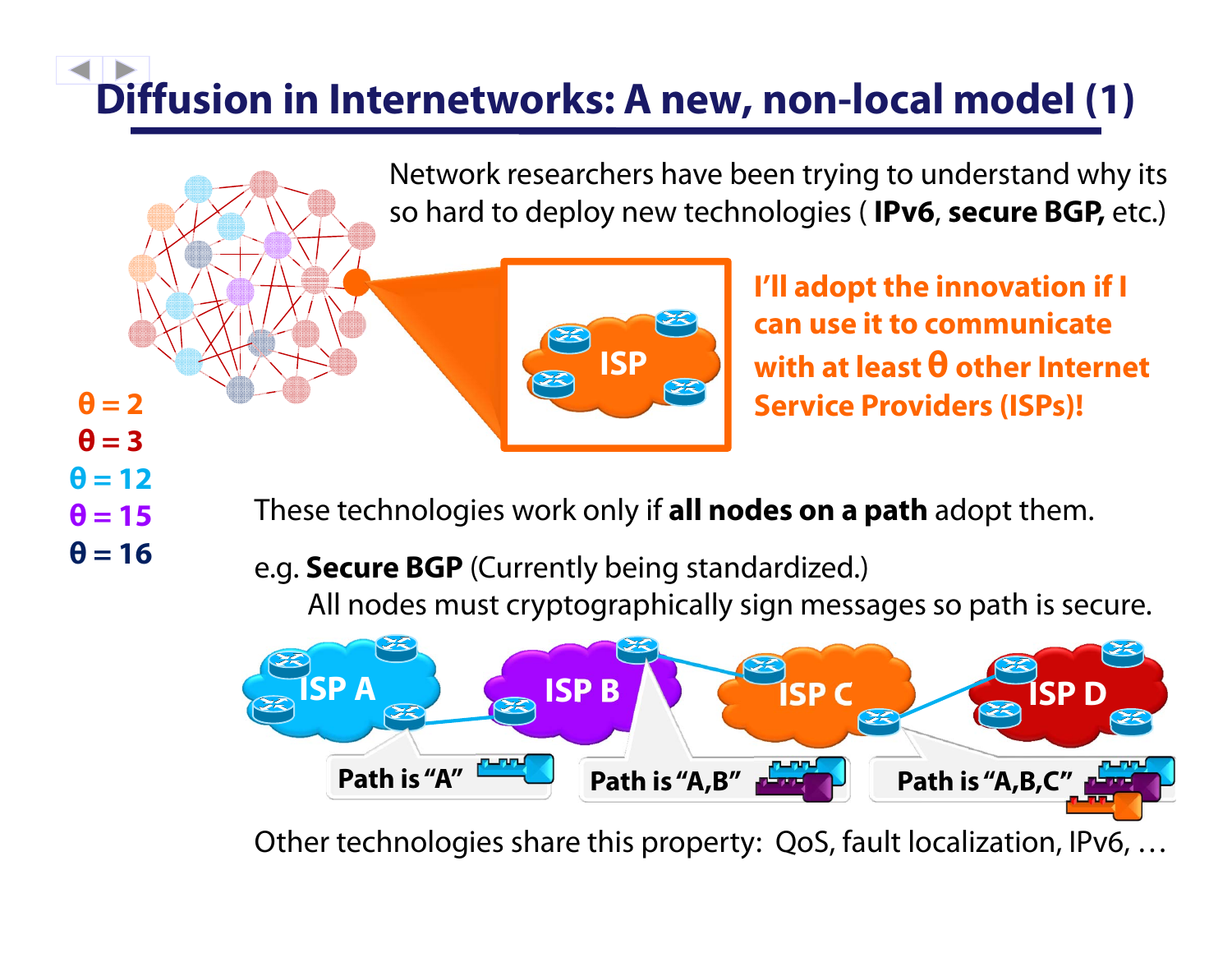# **Diffusion in internetworks: A new, non-local model (2)**

Network researchers have been trying to understand why its so hard to deploy new technologies ( **IPv6**, **secure BGP,** etc.)



**I'll adopt the innovation if I can use it to communicate with at least θ other Internet Service Providers (ISPs)!**

 $\theta = 2$  $\theta = 3$  $\theta$  = 12  $\theta = 15$  $\theta = 16$ 

**Our new model of node utility:** Node **<sup>u</sup>**'s utility depends on the size of the connected component of active nodes that **u** is part of.

**eg. utility( u) = 5**



**Seedset:** A set of nodes that can kick off the process. Policy makers, regulatory groups can target them as early adopters!

**Optimization problem:** Given the graph and thresholds, what is the smallest seedset that can cause the entire network to adopt?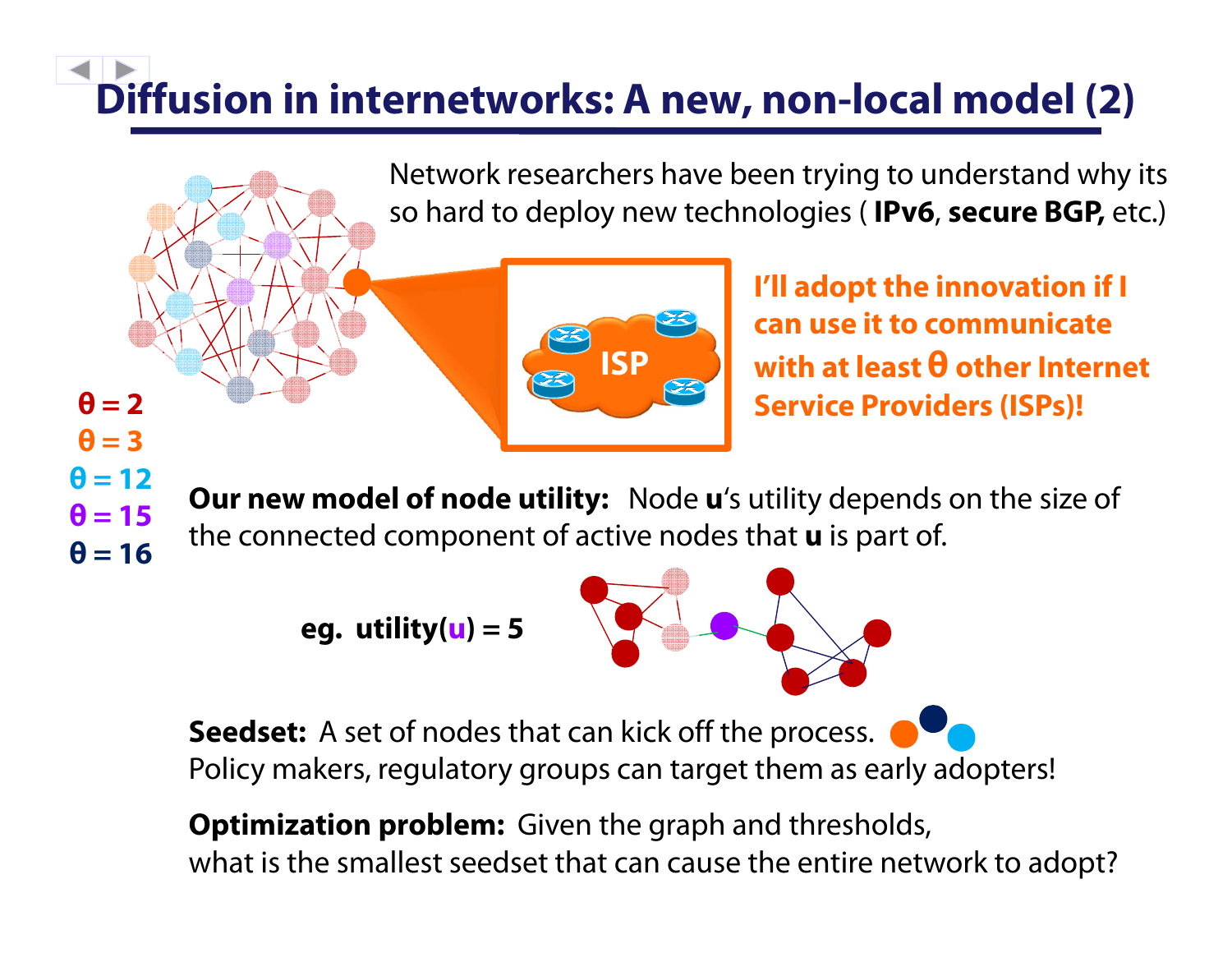# **Social networks (Local) vs Internetworks (Non-Local)**

**Minimization formulation:** Given the graph and thresholds **θ**, find the smallest seedset that activates every node in the graph.



**Local influence: Deadly hard! Thm [Chen'08]:** Finding an **O(2log1-ε|V| )**-approximation is NP hard.



**Non-Local influence (Our model!): Much less hard. Our main result:** An **O(r∙k∙log |V| )** approx algorithm

**Maximization formulation:** Given the graph, assume **θ's are drawn uniformly at random**. Find seedset of size **k** maximizing number of active nodes.



**Local influence: Easy!** 

**Thm [KKT'03]:** An **O(1-1/e )**-approximation algorithm. How? 1) Prove submodularity. 2) Apply greedy algorithm.



**Non-Local influence (Our model!): The usual submodularity tricks fail.**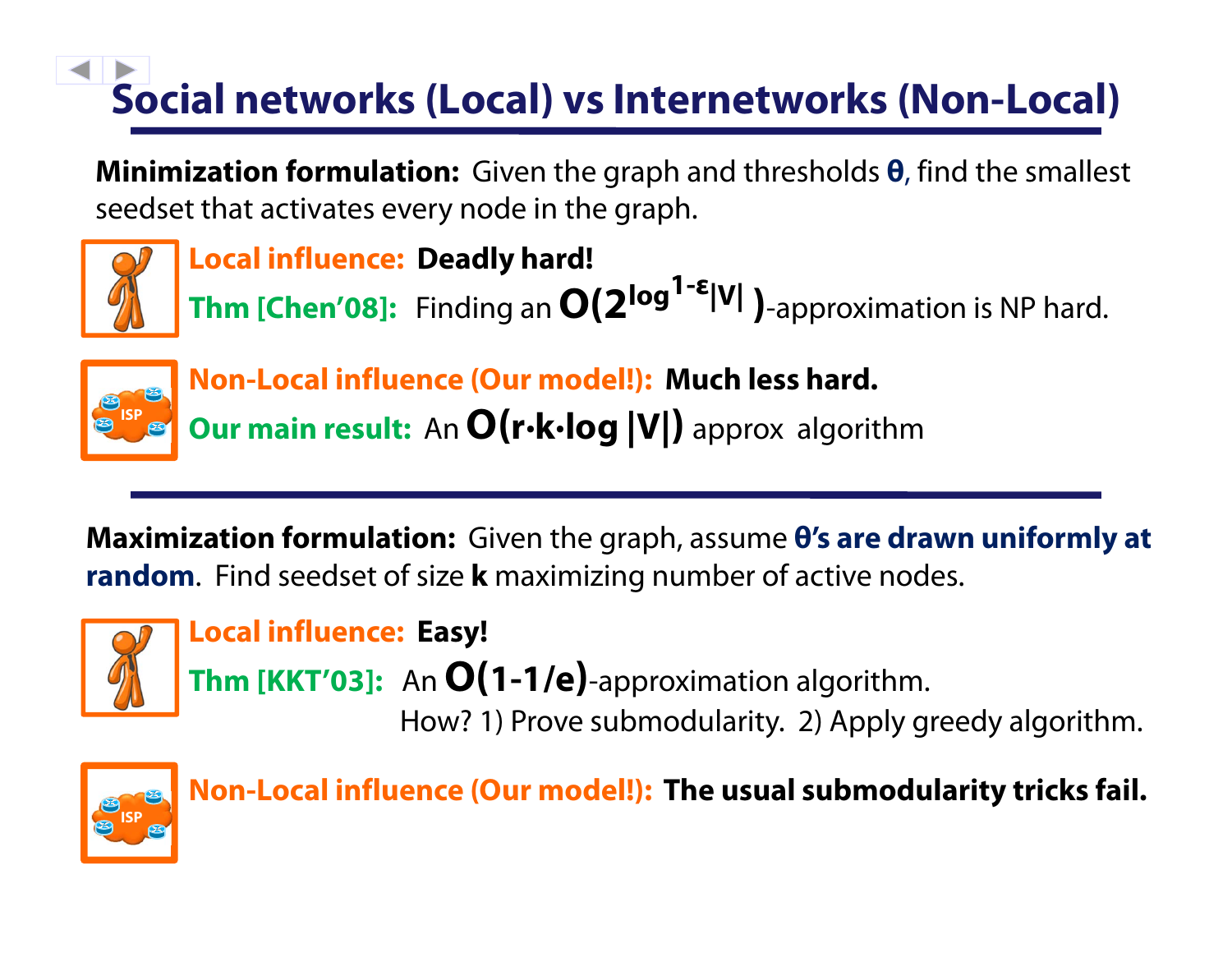

### **Our Results**

**Minimization formulation:** Given the graph and thresholds **θ**, find the smallest seedset that activates every node in the graph.



### **Main result:** An **O(r∙k∙log |V|)** approx algorithm

**<sup>r</sup>**is graph diameter (length of longest shortest path) **k** is threshold granularity (number of thresholds)



**Lower Bound:** Can't do better than an **Ω(log |V|)** approx. (Even for constant **r** and **k**.)



**Lower Bound:** Can't do better that an **Ω(r)** approx. with our approach.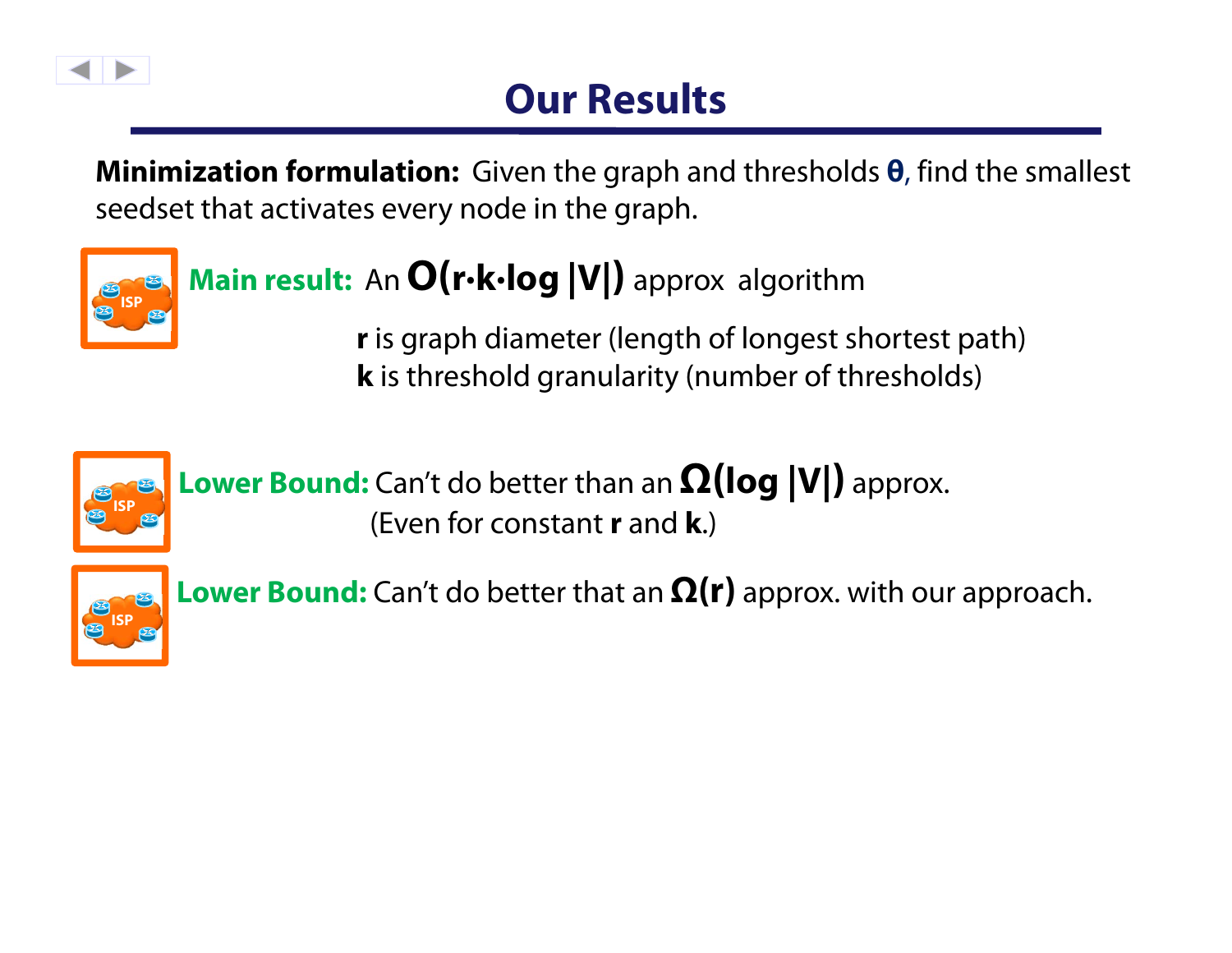

### **Terminology & Overview**



**The problem:** Given the graph and thresholds **θ**, find the smallest seedset that activates every node in the graph.



#### **Activation sequence:**

**(**Time at which nodes activate, one per step)



**Talk plan: Part I: From global to local constraints** • Using connectivity. **Part II: Approximation algorithm**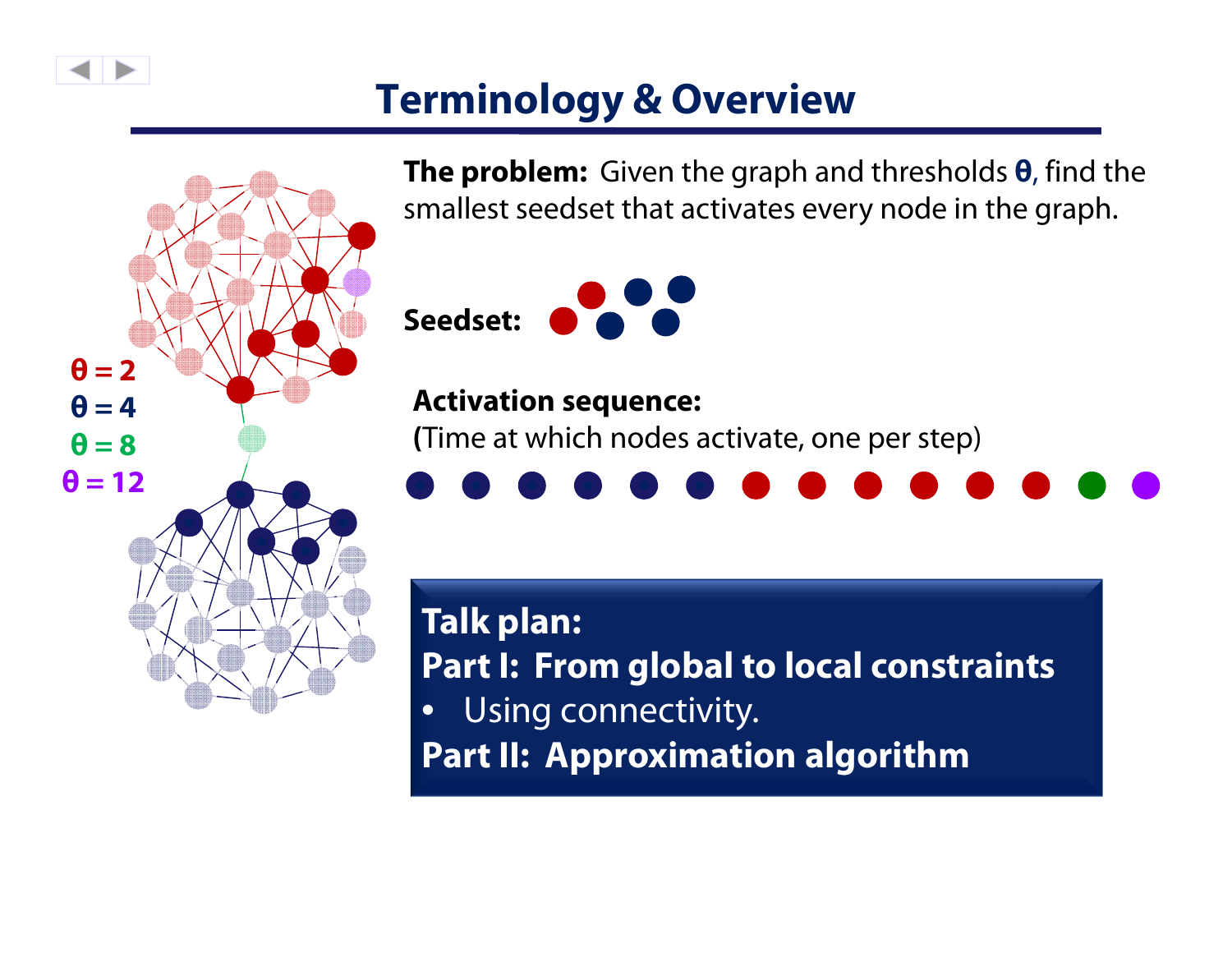### **Part I: From global to local.**

(via a 2-approximation )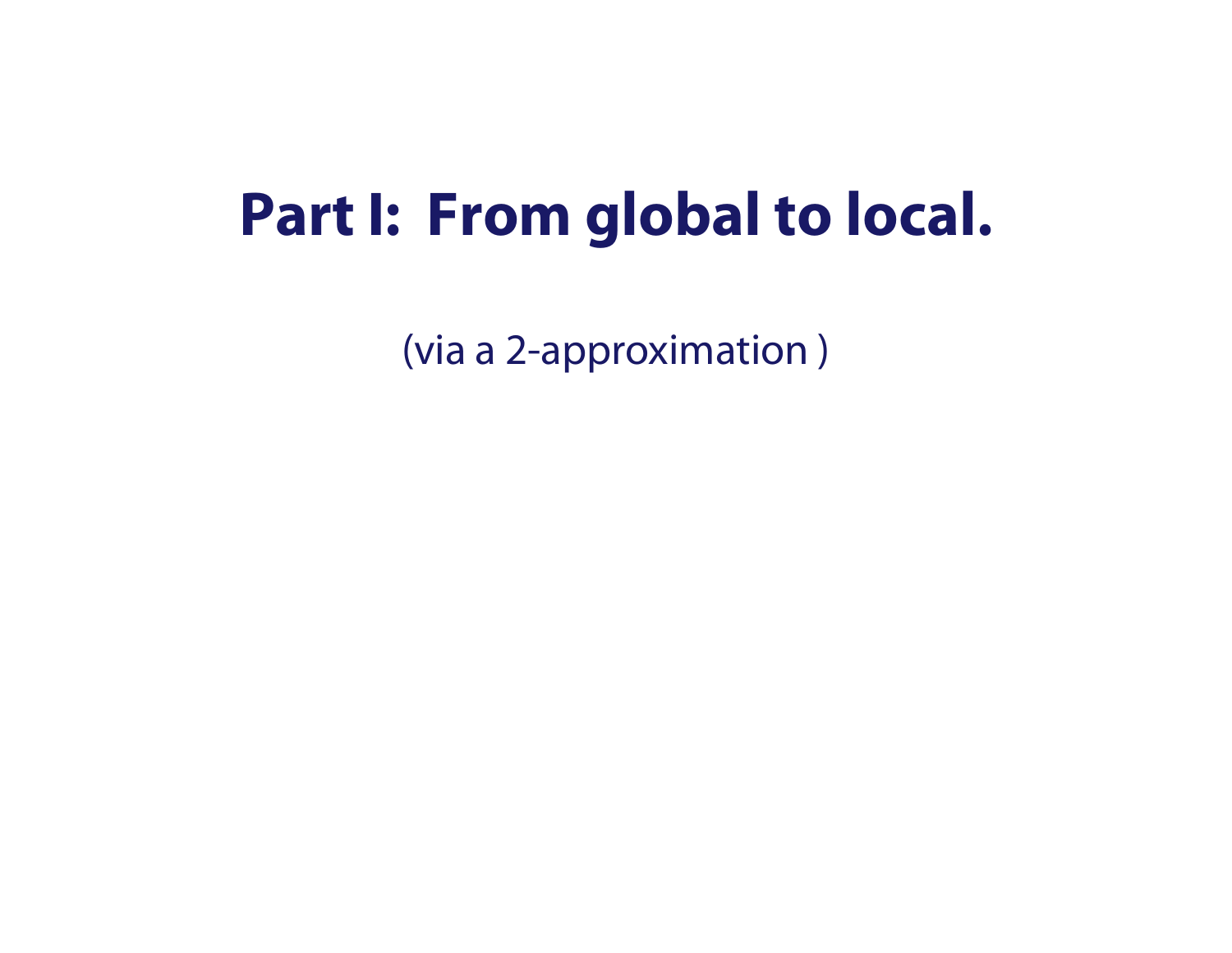### **Why connectivity makes life better.**

**θ**

 $\bullet\bullet\bullet\bullet$ 



#### **The trouble with disjoint components:**

Activation of a distant node can dramatically change utility

**utility( u) = 7 v activates utility( u)= 15**

It's difficult to encode this with local constraints.

**What if we search for connected activation sequences ?**

(There is a single connected active component at all times)

- Utility at activation **=** position in sequence
- To extract smallest seedset consistent with sequence: **Just check if t > θ !**

**utility( u) = 15 > utility( v) < θ** sequence which has |seedset| < **2opt**.**Thm:** There is a **connected** activation

**θ**>**u is not a seed!**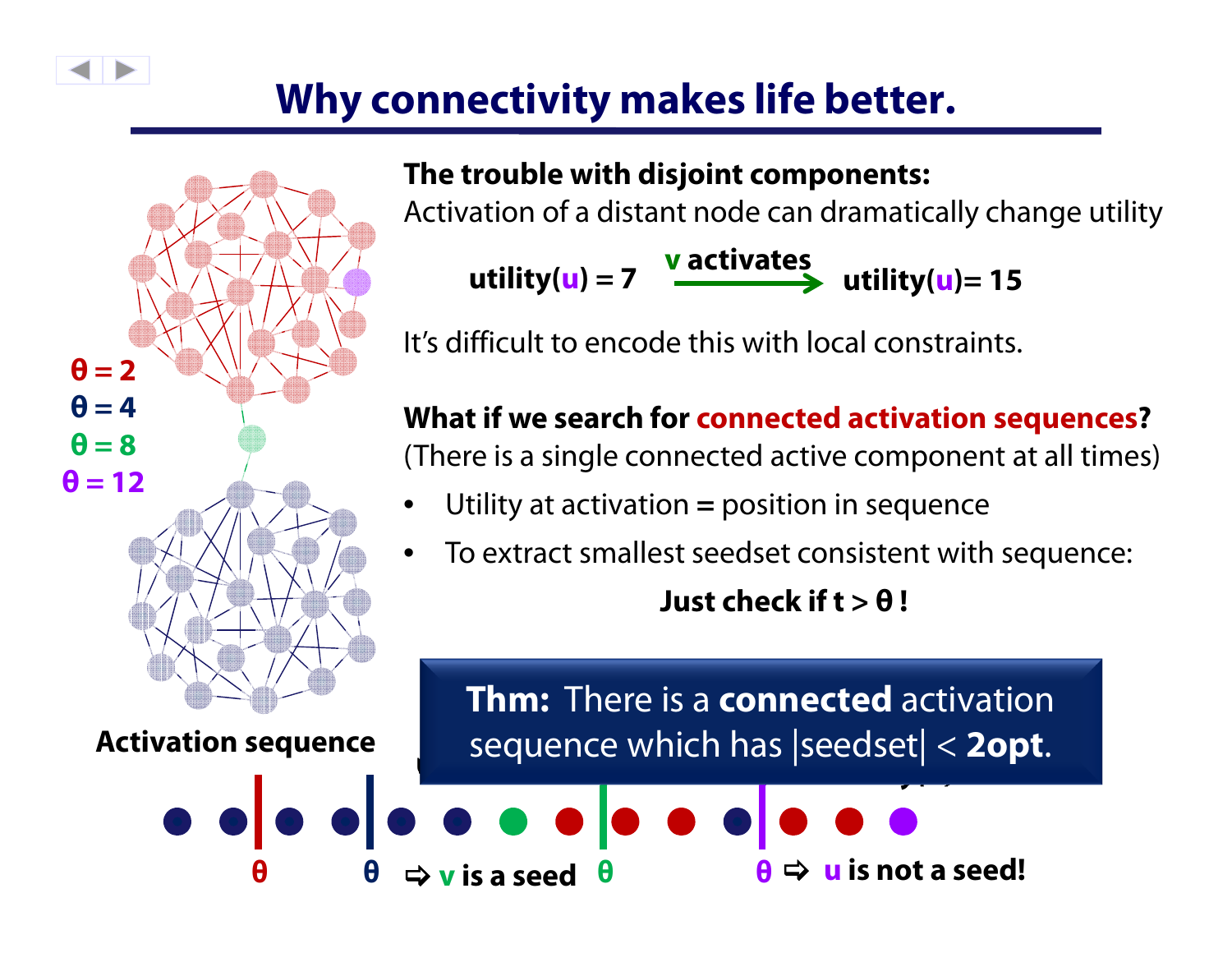## **Proof:**  $\exists$  **connected sequence with**  $|\texttt{seedset}|$  **< 2opt. (1)**





**Proof:** Given any **optimal sequence**  transform it to a **connected sequence** by adding at most **opt** nodes to the seedset.

#### **Optimal (disconnected) activation sequence**

"connectors" (join disjoint components)

**Transform: Add connector to seedset, rearrange**



We always activate **large component** first.

**Why?** Non-seeds in **small component** must have θ smaller than size of **large component**  $\Rightarrow$  no non-connectors are added to seedset!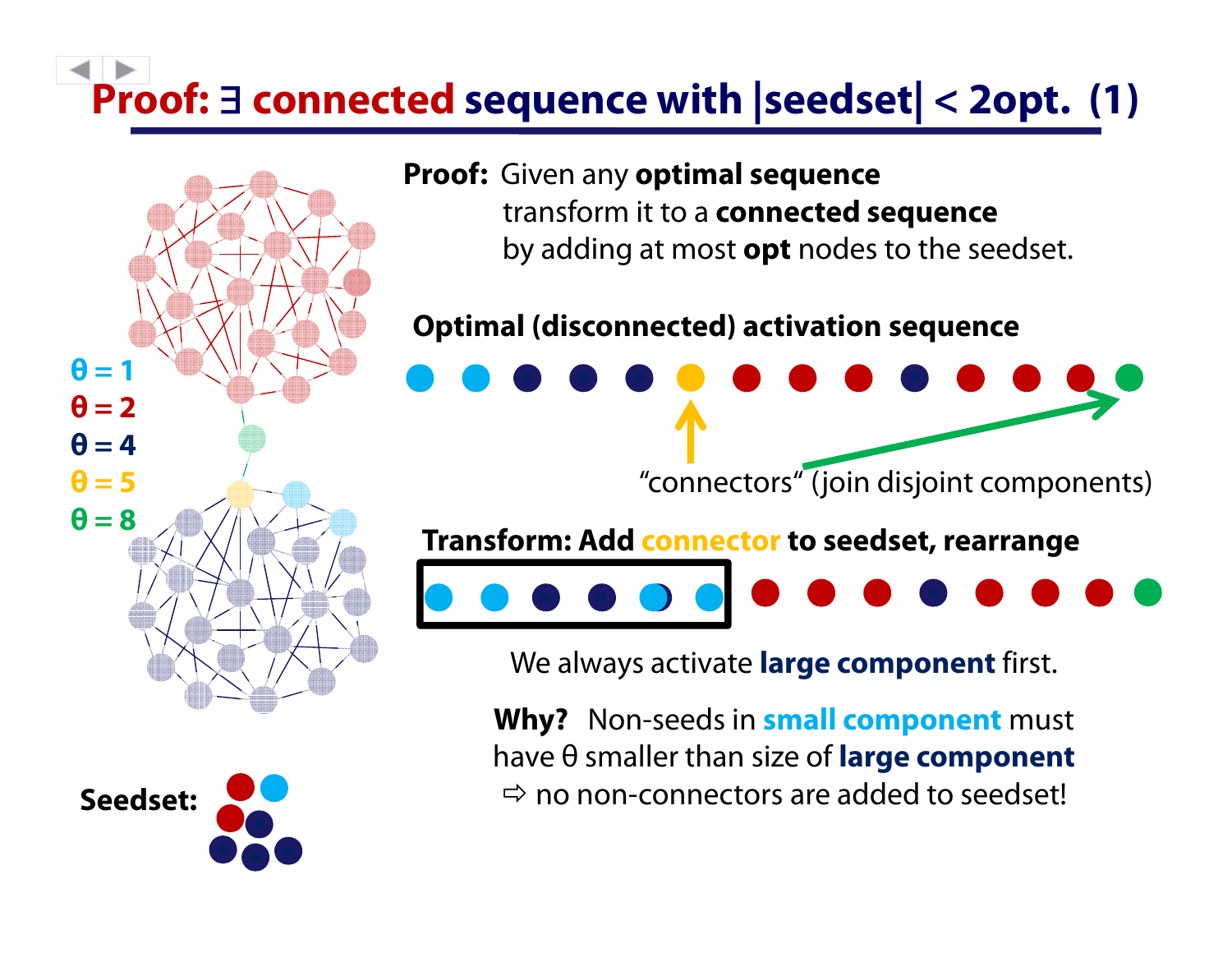# **Proof: connected sequence with |seedset| < 2opt. (2)**



**Proof:** Given any **optimal sequence**  transform it to a **connected sequence** by adding at most **opt** nodes to the seedset.

#### **Optimal (disconnected) activation sequence**



#### **Transform: Add connector to seedset, rearrange**



**Transform: Add connector to seedset, rearrange**



**Seedset:** 

**The activation sequence is now connected.**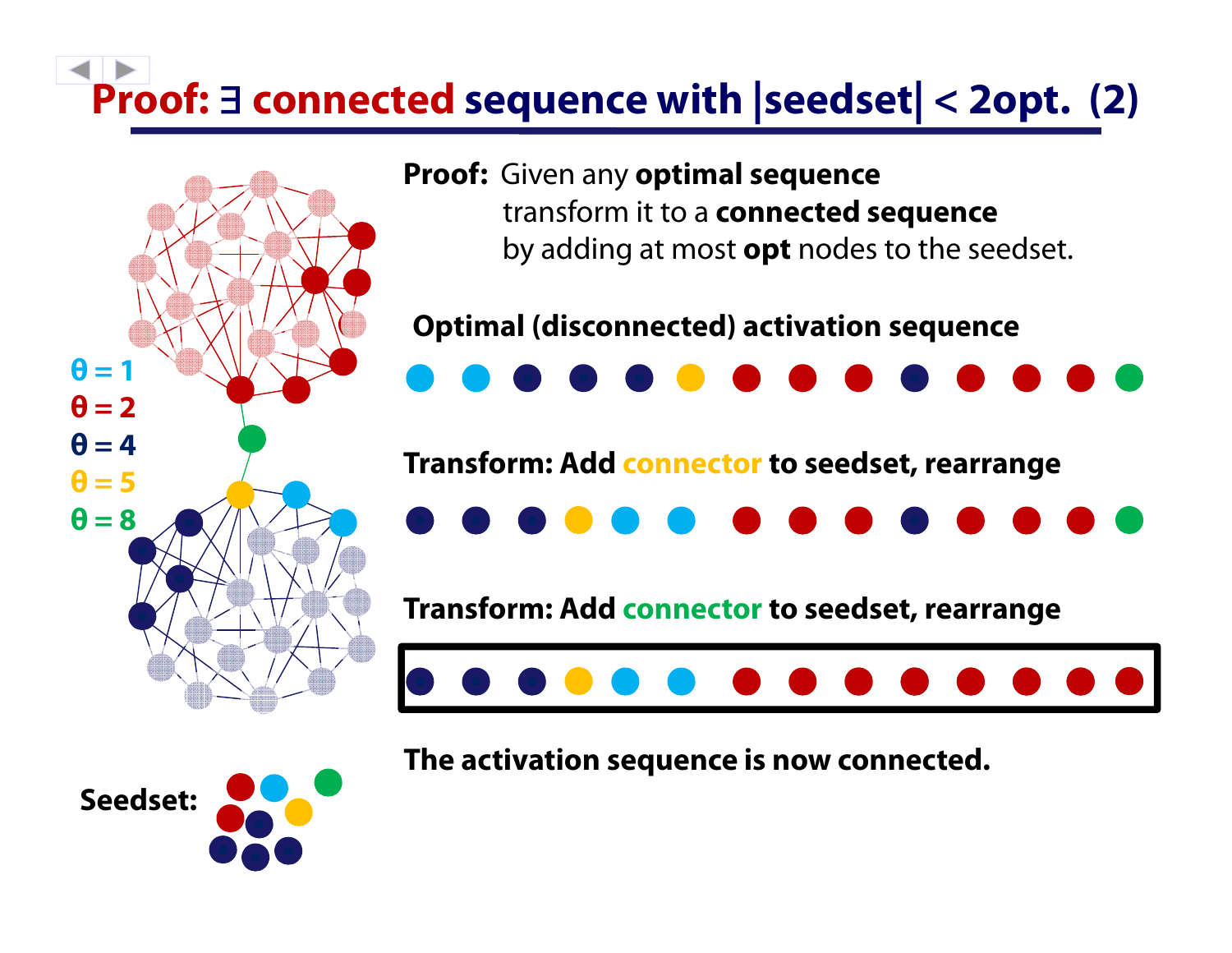# **Proof: connected sequence with |seedset| < 2opt. (3)**



**In the worst case, our transformation doubles the size of the seedset!**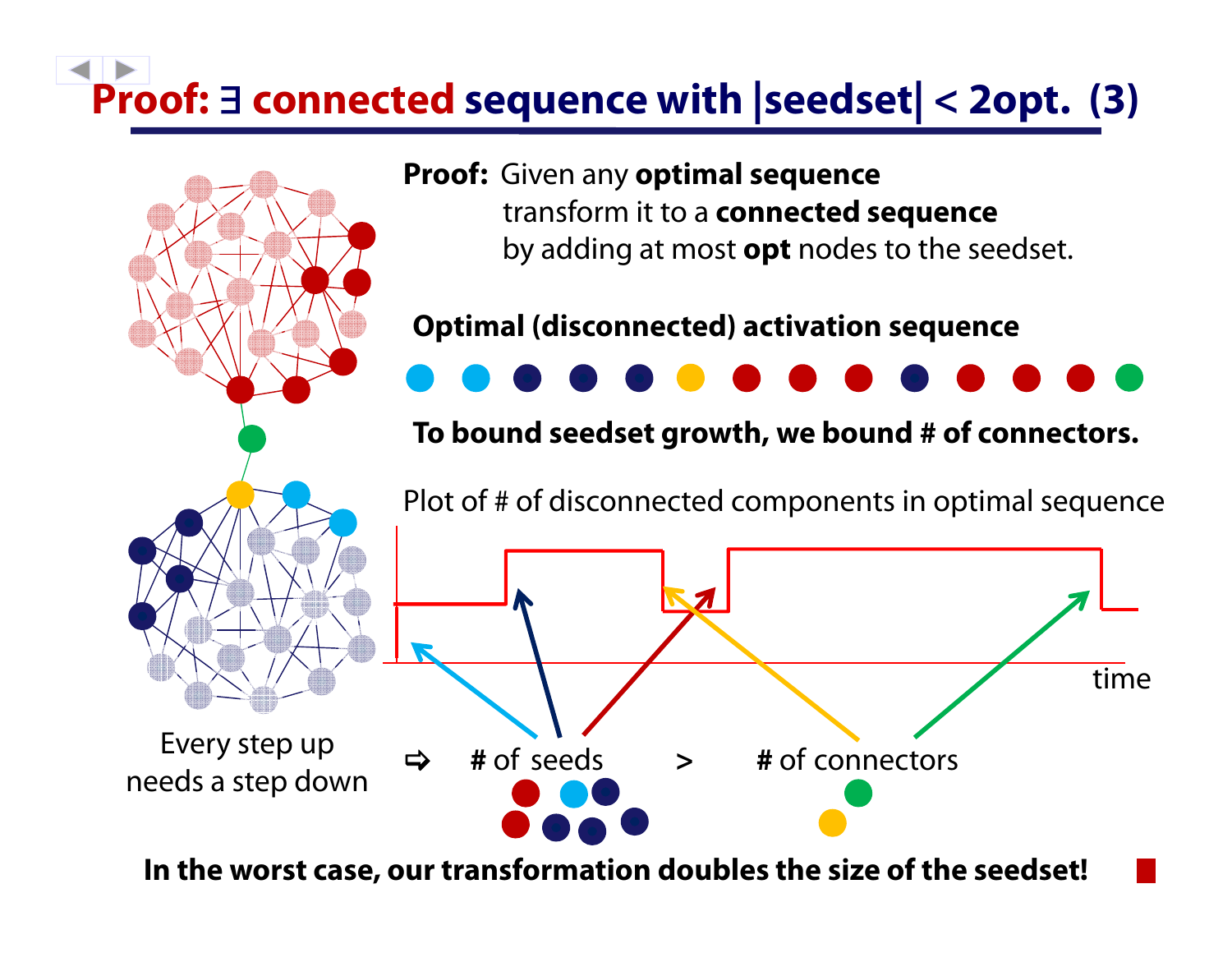# **This IP finds optimal connected activation sequences**





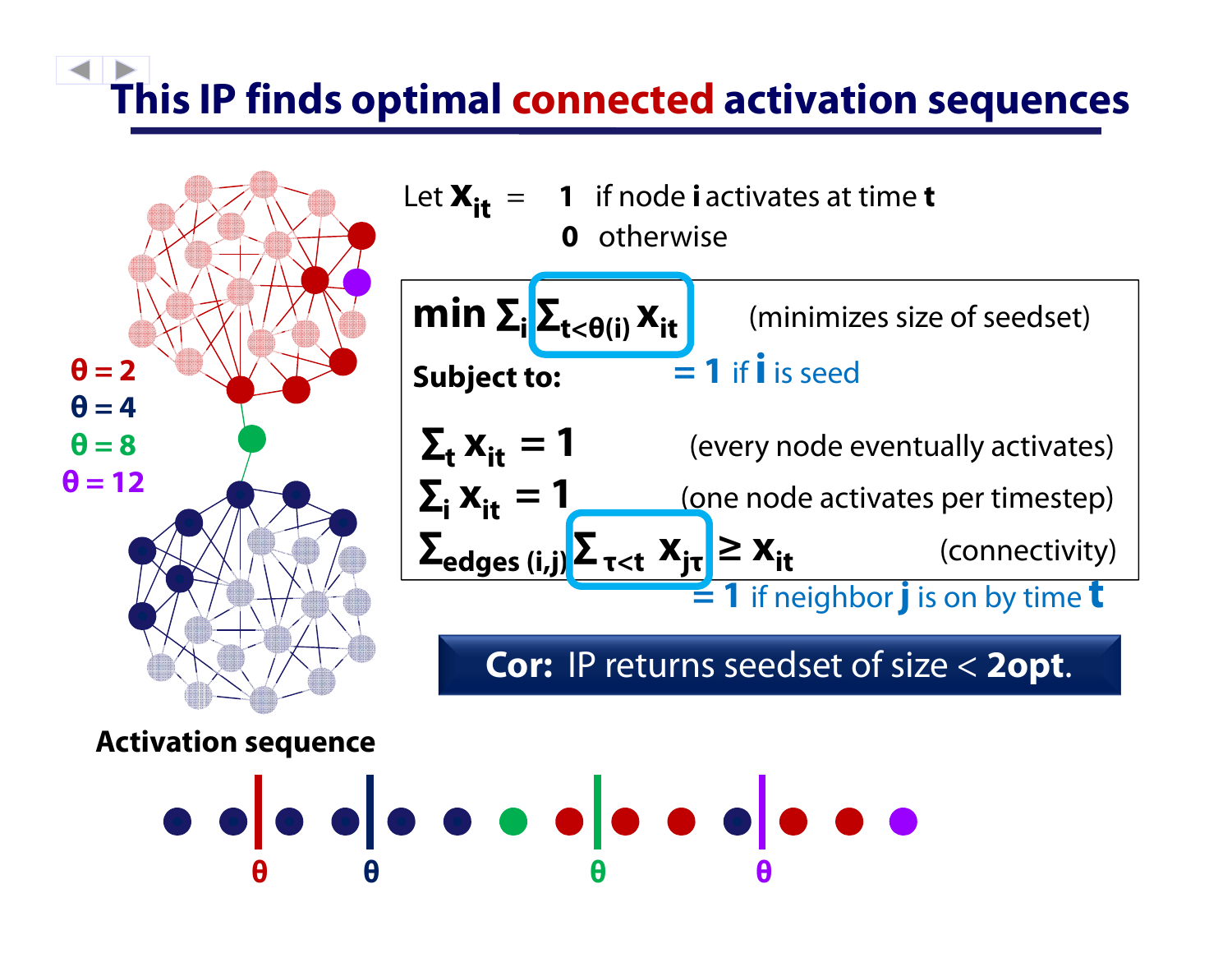### **Part II: How do we round this?**

Iterative and adaptive rounding with **both** the seedset and sequence.

We return **connected seedsets**instead of **connected activation sequences**.  $(\Rightarrow$  O(r)-approx instead of 2-approx)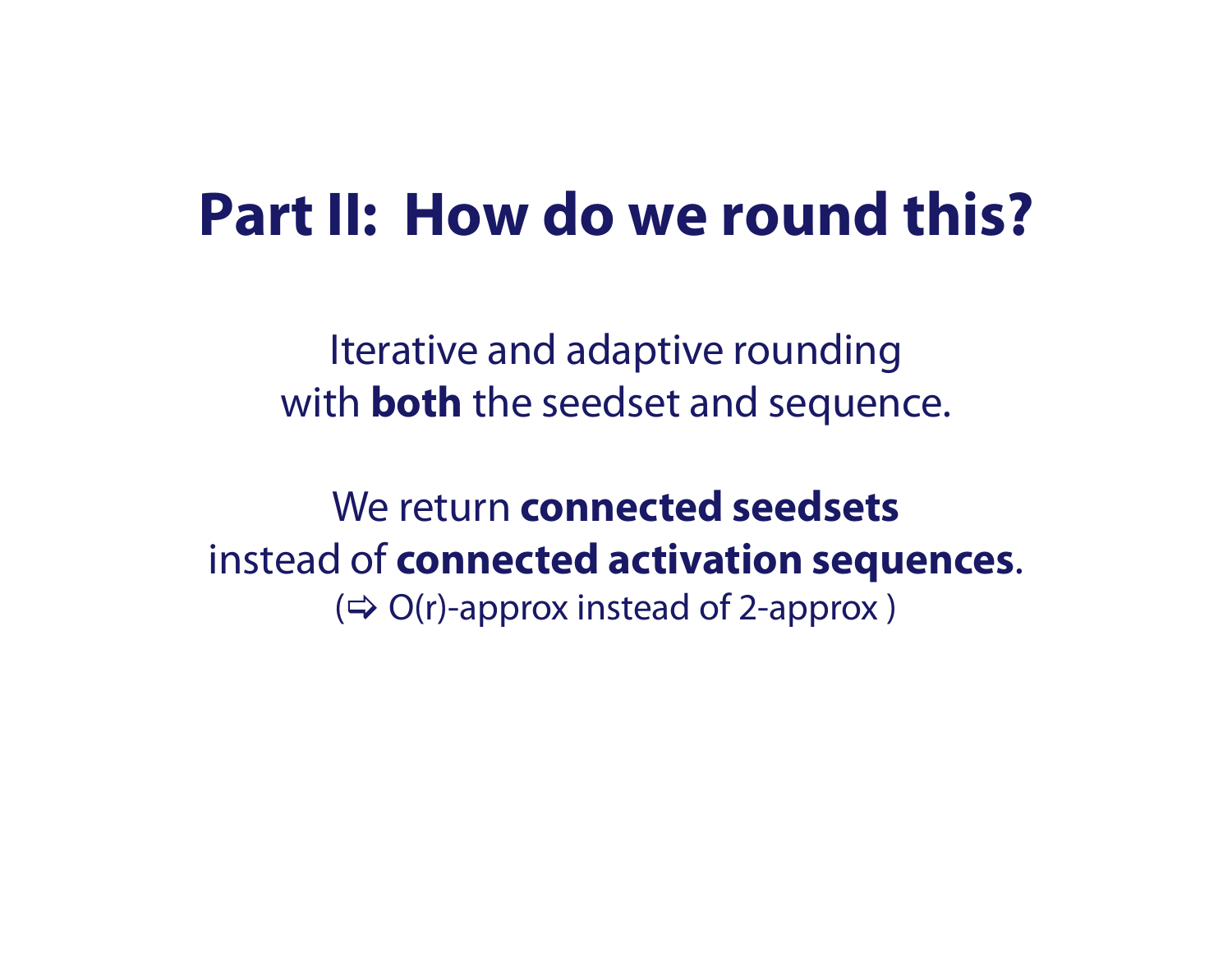### **Rounding the seedset or the sequence?**

Because integer programs are not efficient, we relax the IP to a linear program (LP). Now the  $\boldsymbol{\mathsf{X}}_\mathsf{it}$  are fractional value on [0,1]. How can we round them to an integers?



**Approach 1: Sample the seedset.**

 $\boldsymbol{i}$  is a seed with probability  $\propto \boldsymbol{\Sigma_{t<\theta(i)}}\,\boldsymbol{\mathrm{X_{it}}}$ 

**Pro:** Small seedset.

**Con:** No guarantee that every node activates.

#### **Approach 2: Sample the activation sequence.**

**i** activates by time **t** with probability ∝  $\mathbf{\Sigma}_{\tau < t}$   $\mathbf{x}_{i\tau}$ 

**Pro:** Every node is activated.

**Con:** Corresponding seedset can be huge!

### 3 2 **Solution?**

**Necessary** 

**θθθθθ**Then reconcile them adaptively & iteratively.**Approach 3:** Sample both together.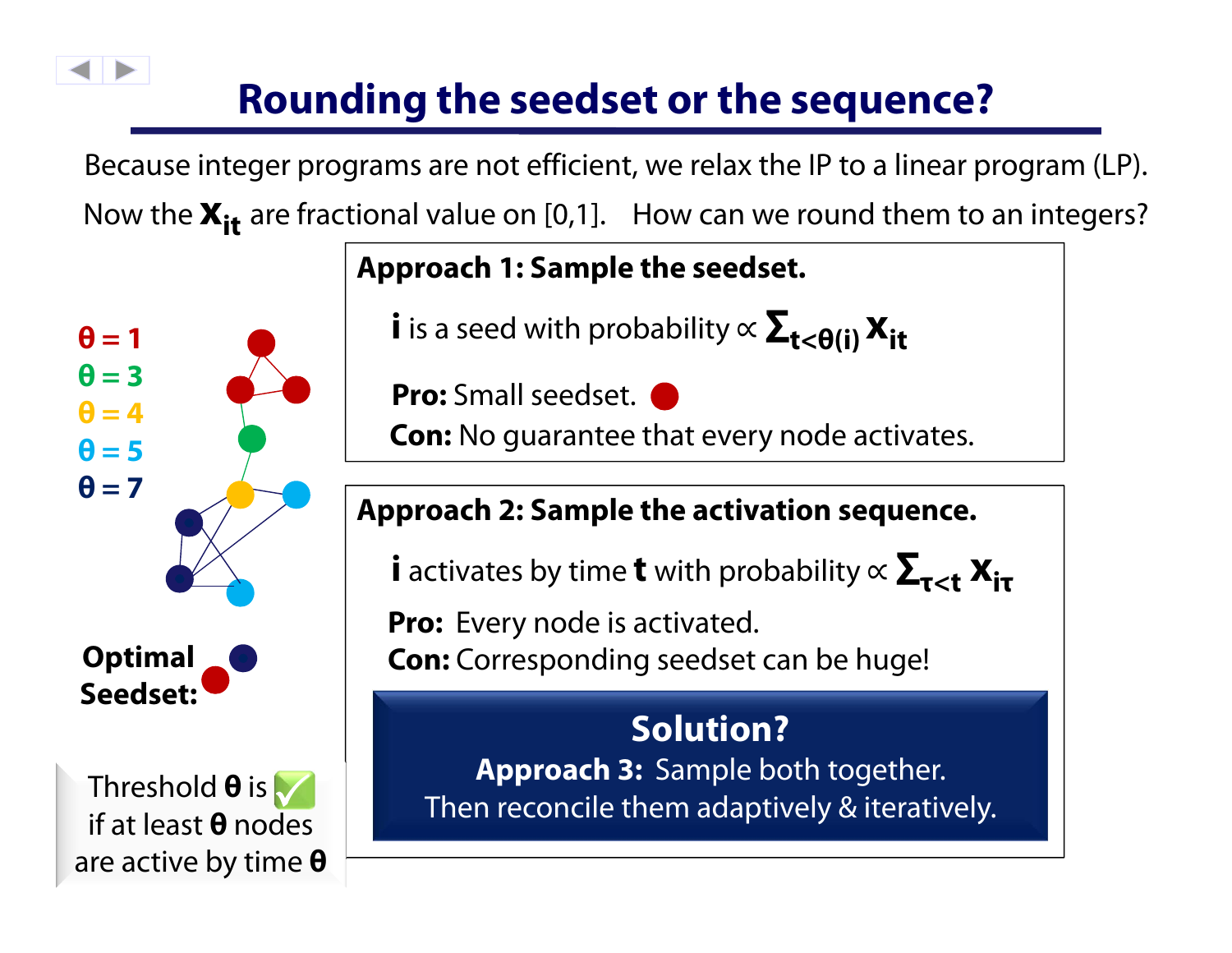## **Approach 3: Sample seedset and sequence together!**



#### **Sample seedset:** (use Approach 1)

- 1. Let **i** be a seed with prob.  $\mathbf{O}(\log |\mathbf{V}|) \mathbf{\Sigma}_{\mathbf{t} < \mathbf{\theta}(\mathbf{i})} \mathbf{x_{it}}$
- **2. Glue** seedset together so it's connected

This grows seedset by a factor of **O(r log |V|)**

#### **Construct an activation sequence deterministically:**

- •Activate all the seeds at time **1**
- •For each timestep **<sup>t</sup>**

**θ**

- •For every inactive node connected to active node
- •… activate it if it has threshold **θ > t**

**Constructed Activation Sequence:**

**θ θ θ θ**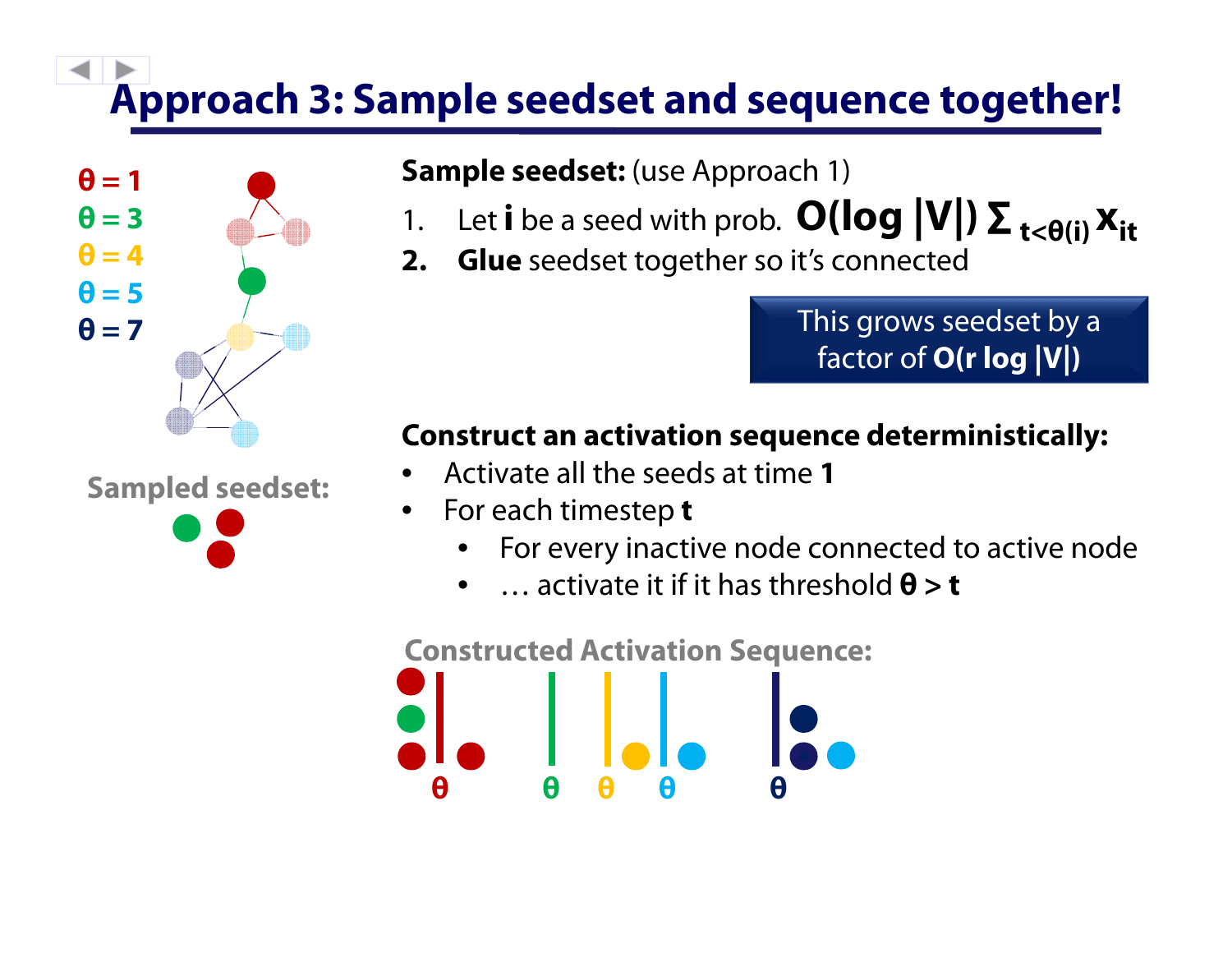### **Iteratively round both seedset and sequence!**

#### **At iteration j:**

- •Use rejection sampling to add **extra** nodes to sampled seedset
- ••  $\ldots$  so that  $\Theta_j$  is  $\blacktriangledown$  in constructed activation sequence.

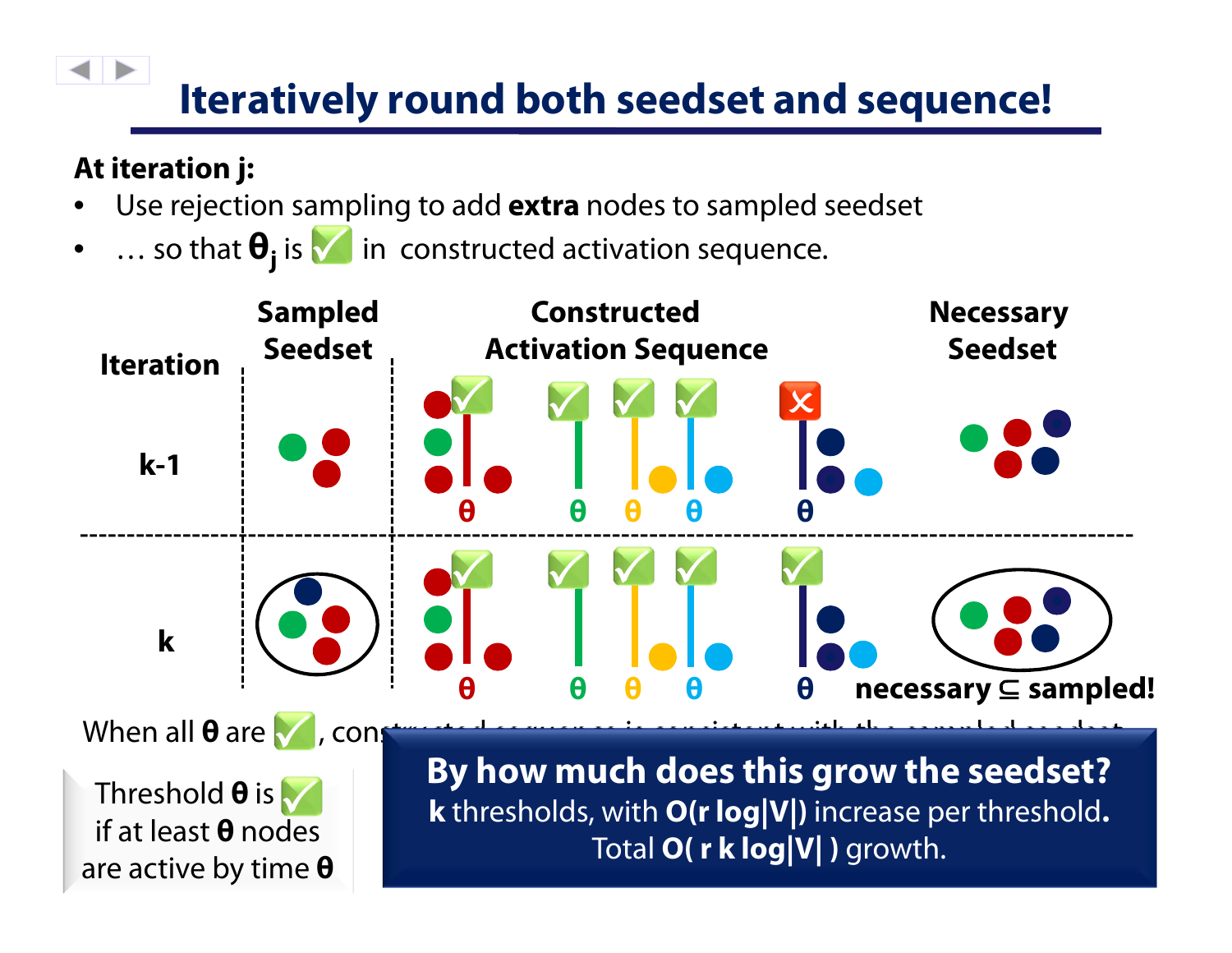

### **Why does this work?**

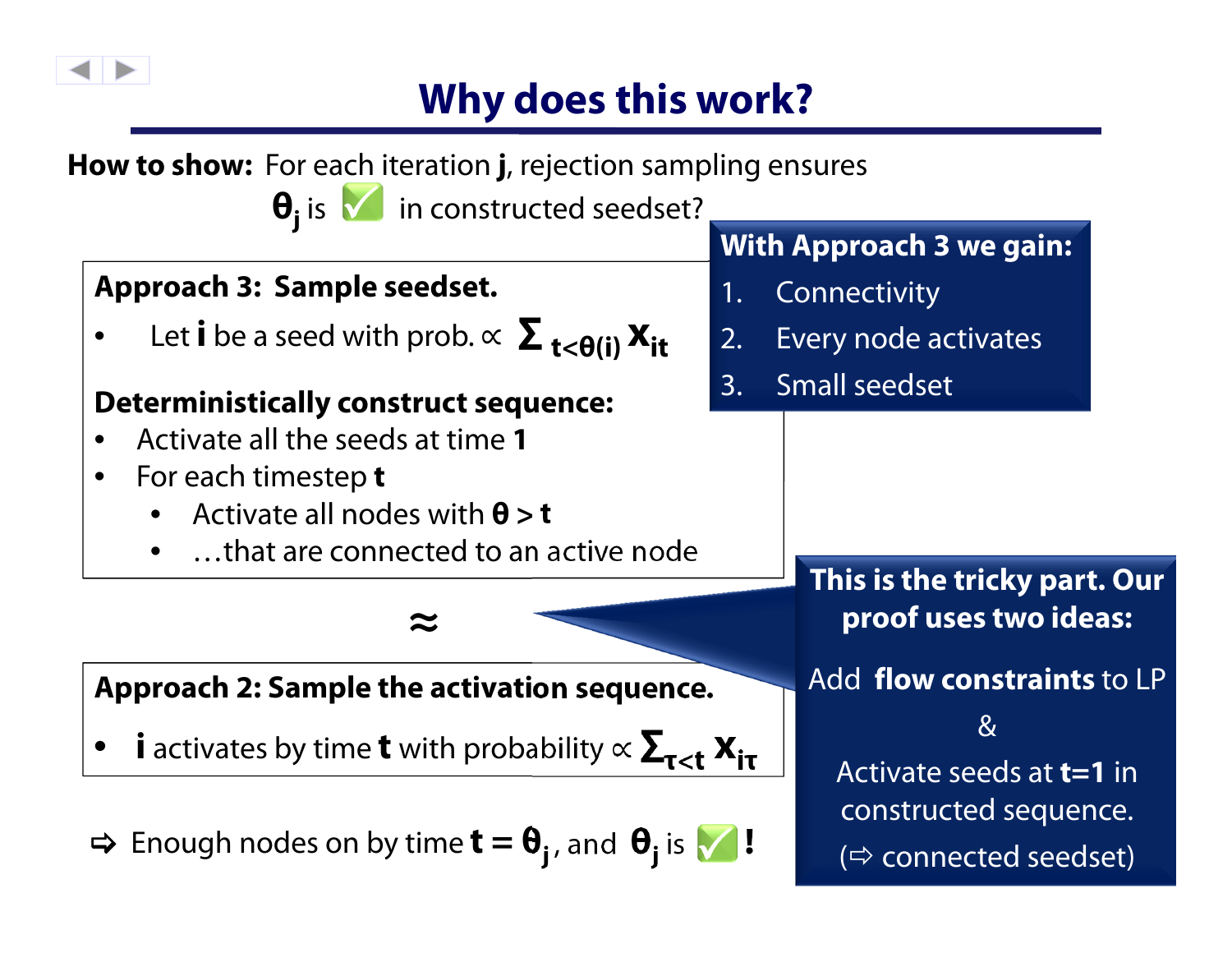

### **Wrapping up**



**Minimization formulation:** Given the graph and thresholds **θ**, find the smallest seedset that activates every node in the graph.

**Main result:** An **O(r∙k∙log |V|)**-approx algorithm based on LPs **<sup>r</sup>**is graph diameter, **k** is number of possible thresholds Algorithm finds **connected seedsets**.

**Lower Bound:** Can't do better than an **Ω(log |V|)** approx. (Even for constant **r, k**)

**Lower Bound:** Can't do better that an **Ω(r)** approx if seedset is connected.



#### **Open problems:**

- •• Can we solve without LPs?
- •Can we gain something with random thresholds?
- •Apply techniques in less stylized models? (e.g. models of Internet routing.)
- •…